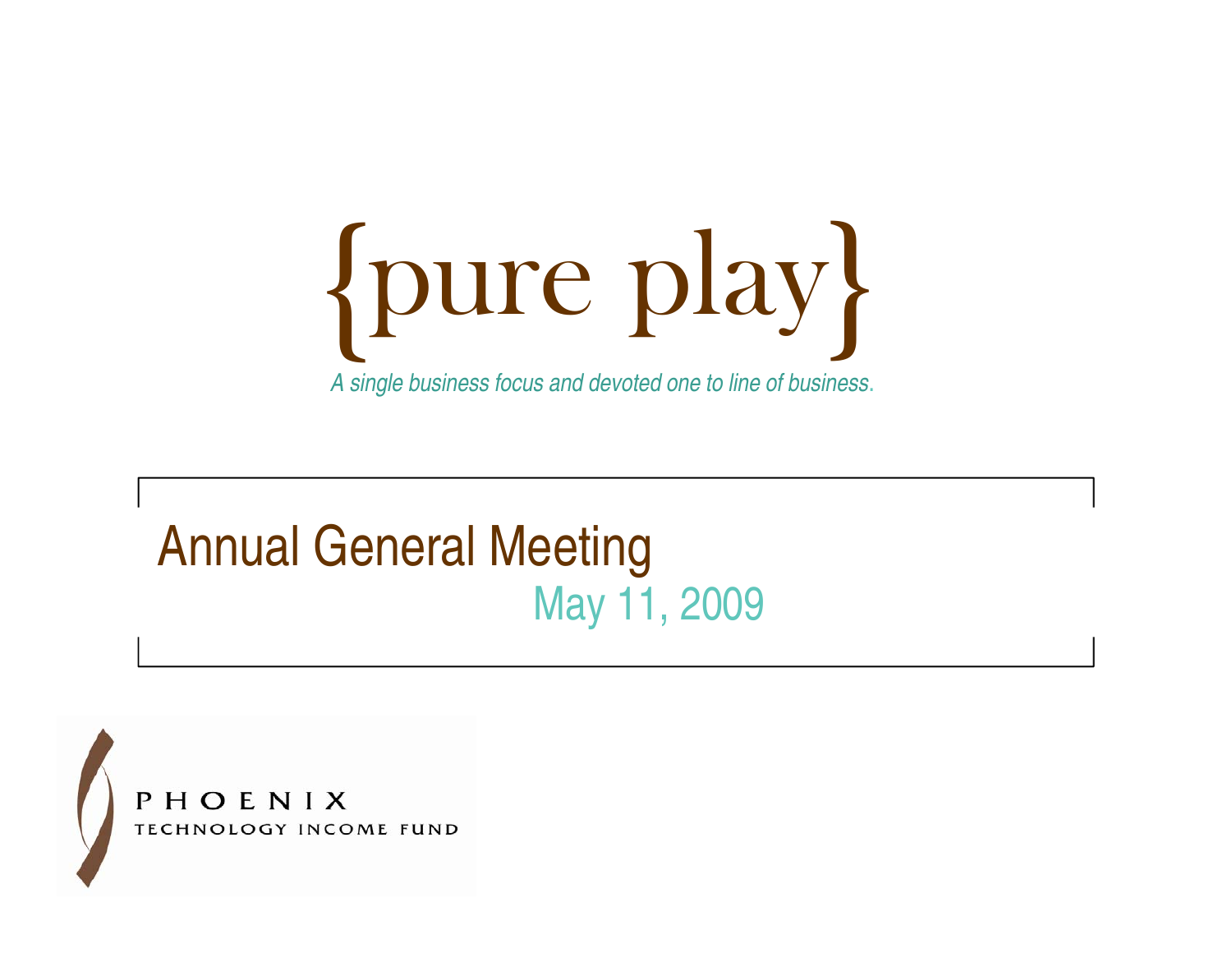## Forward-Looking Statements  $\left\{\text{pure play}\right\}$

Some matters discussed in this presentation may be considered to be forward looking statements. Such statements include declarations regarding management's intent, belief or current expectations. Prospective investors are cautioned that any such forward-looking statements are not guarantees of future performance and involve <sup>a</sup> number of risks and uncertainties. Actual results could differ materially from those indicated by such forward-looking statements. Such risks and uncertainties include: the possible unavailability of financing, risks related to the uncertainty inherent in the oil and gas horizontal and directional services industry, the im pact of energy price fluctuations, the seasonal nature of business, the dependence on third party suppliers and contractors, changes in government regulation, the impact of competition, the successful commercialization of certain technologies, the dependence upon competent employees including senior management, and fluctuations in currency exchange rates and interest rates.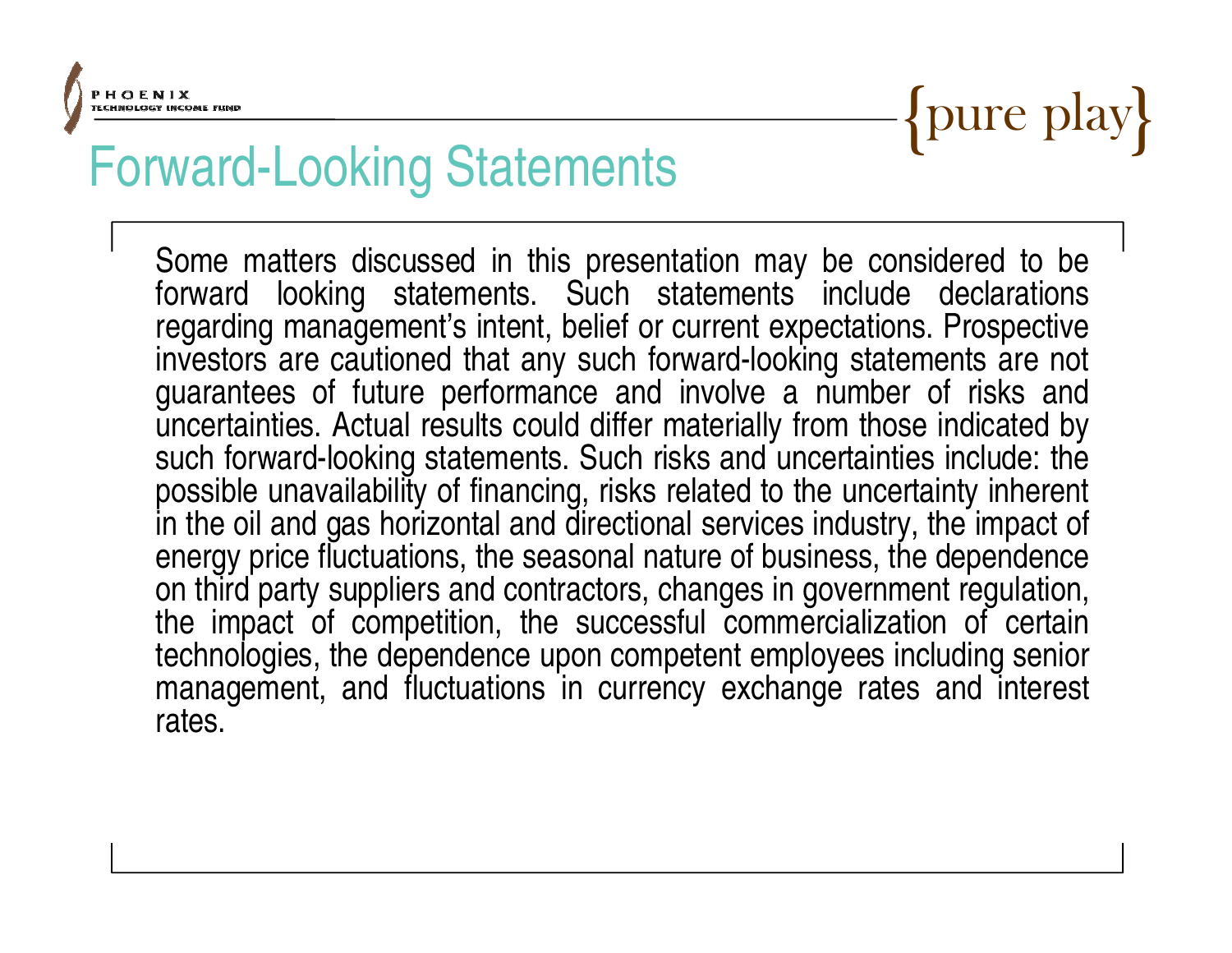## FECRIPTION FROM ENLISE THIS **DESCRIPTION Of Trust**

- •Committed to horizontal and directional drilling services.
- • Develops and manufactures downhole technologies for internal operations.
- Focused on North American and International geographic diversification.
- • Dedicated to in-house research and development and proprietary technology.
- • Strong foundation to reward unitholders with distributions and unitholder value.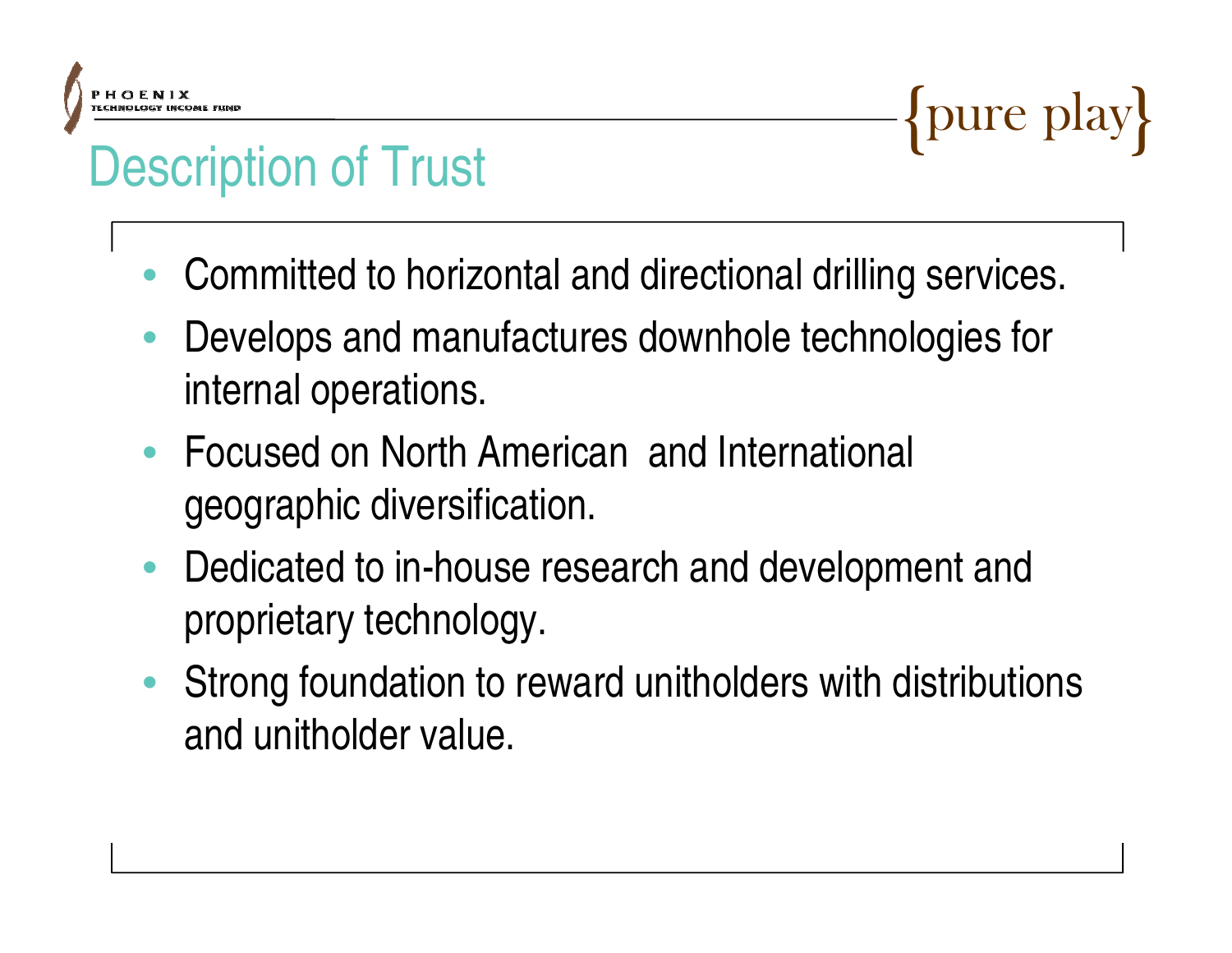## FINDENIX<br>Market Data PHX.UN PHX.UN

| As of May 8, 2009                         |                               |  |  |
|-------------------------------------------|-------------------------------|--|--|
| Exchange                                  | <b>Toronto Stock Exchange</b> |  |  |
| <b>Shares Outstanding</b>                 | 24.3 million                  |  |  |
| Share Price (Close: May 8, 2009)          | \$8.55                        |  |  |
| 52 Week High / Low                        | \$18.26 / \$4.70              |  |  |
| <b>Current Distributions per Unit</b>     | \$0.085/month or \$1.02/year  |  |  |
| Market Capitalization (as of May 8, 2009) | \$208.2 million               |  |  |
| Trading Average (for month of April)      | 36,022/ day                   |  |  |
| <b>Insiders Position</b>                  | 28%                           |  |  |
| Yield                                     | 12%                           |  |  |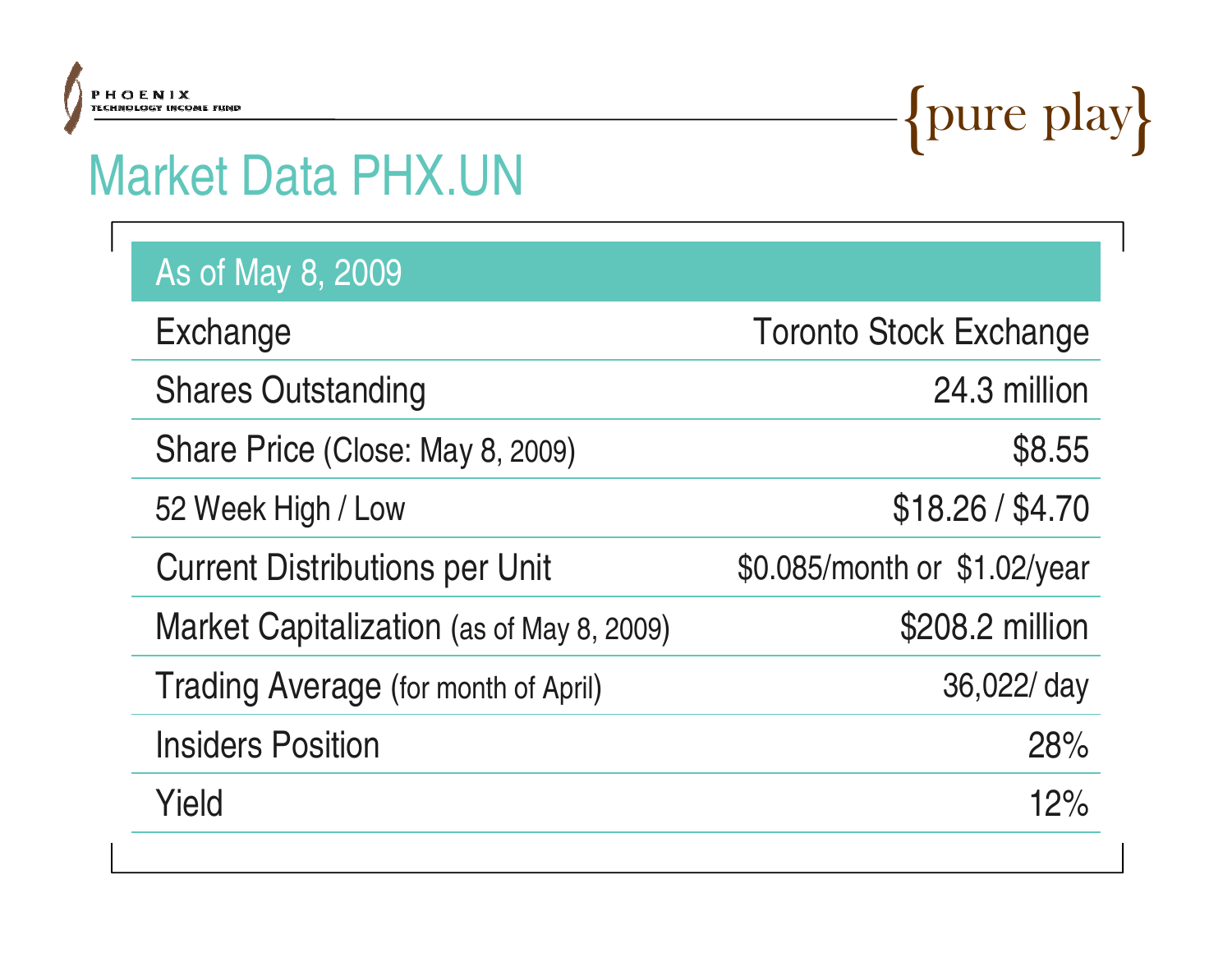## FINDERIX THEORAILY INCORRECTING<br>
Financial Highlights 
Financial Highlights

*(Stated in thousands of dollars except per unit amounts, and percentages )*

| Three-Month Period Ended March 31,      | 2009           | 2008          | % Change |
|-----------------------------------------|----------------|---------------|----------|
| <b>Operating Results</b>                | (unaudited)    | (unaudited)   |          |
| Revenue                                 | 35,534         | 42,011        | (15)     |
| Net earnings                            | 5,475          | 7,311         | (25)     |
| Earnings per unit – diluted             | 0.23           | 0.32          | (28)     |
| EBITDA <sup>(1)</sup>                   | 9,033          | 10,615        | (15)     |
| <b>Cash Flow</b>                        |                |               |          |
| Distributable cash (1)                  | 9,215          | 10,015        | (8)      |
| Cash distributions made                 | 6,209          | 4,376         | 42       |
| Cash payout ratio <sup>(1)</sup>        | 67%            | 44%           |          |
| <b>Financial Position - (unaudited)</b> | March 31, 2009 | Dec. 31, 2008 |          |
| Working capital                         | 25,974         | 26,600        | (2)      |
| Long-term debt $(2)$                    | 5,000          | 5,000         |          |

*(1) (1)Refer to non-GAAP measures section of Q1 Report .*

*(2) Includes current portion of long-term debt.*

"Net earnings, EBITDA, and distributable cash are impacted by a favorable adjustment that related to revised cost accrual estimates in the 2008-year.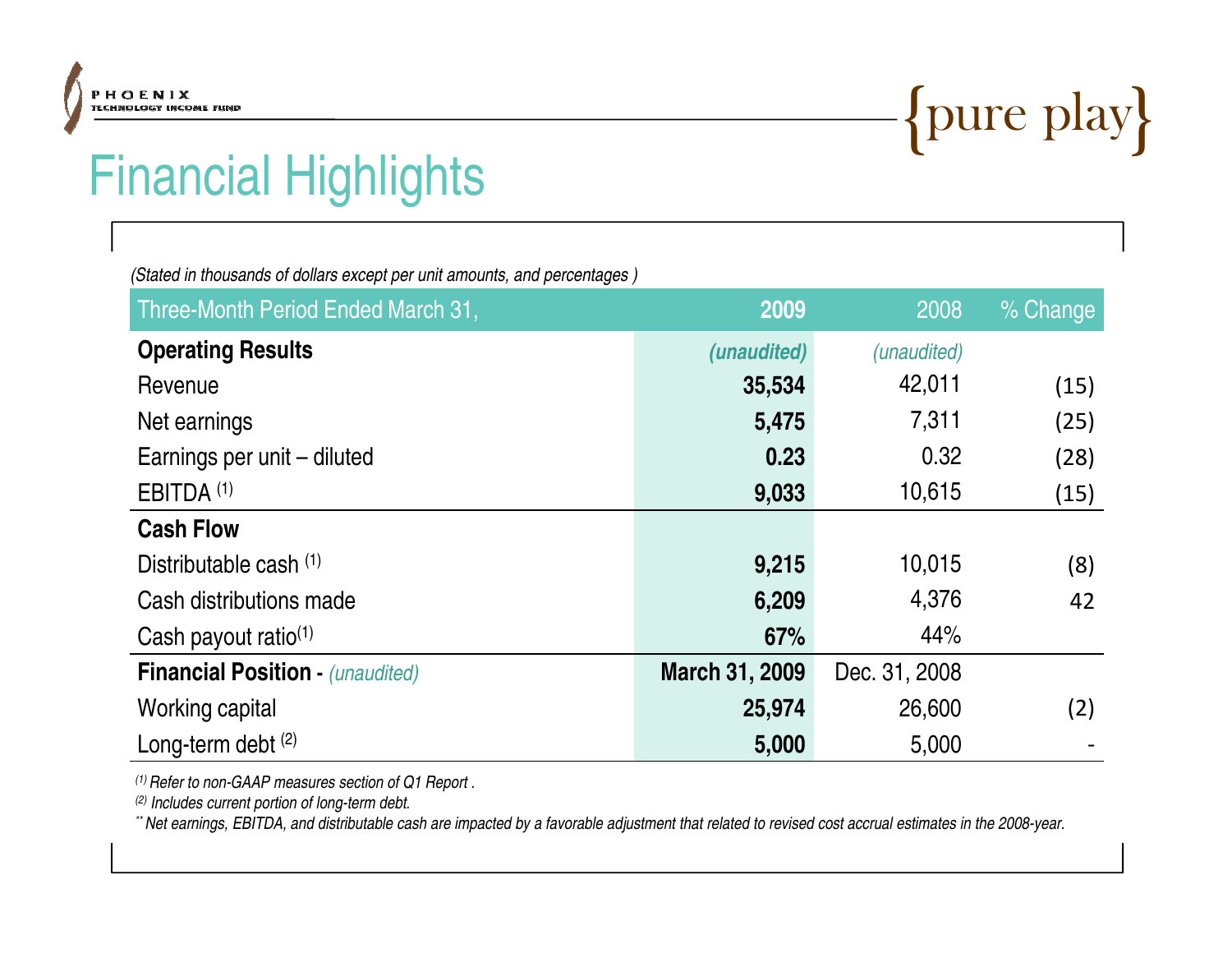### FILORATING HORNIX<br>Horizontal & Directional Industry {pure play}

#### **Canadian Industry Drilling**

- • Horizontal and directional drilling days decreased 19% in Q1 09 as compared to Q4 08.
- $\bullet$  Horizontal and directional wells represented 50% of all wells drilled in Q1 09.
	- An increase from the 45% represented in Q4 08.

#### **Industry Drilling US Industry Drilling**

- • Average number of horizontal and directional rigs running was 24% less in Q1 09 compared to Q4 08.
- • Horizontal and directional activity represented 57% of all wells drilled in Q1 09.
	- An increase from the 52% represented in Q4 08.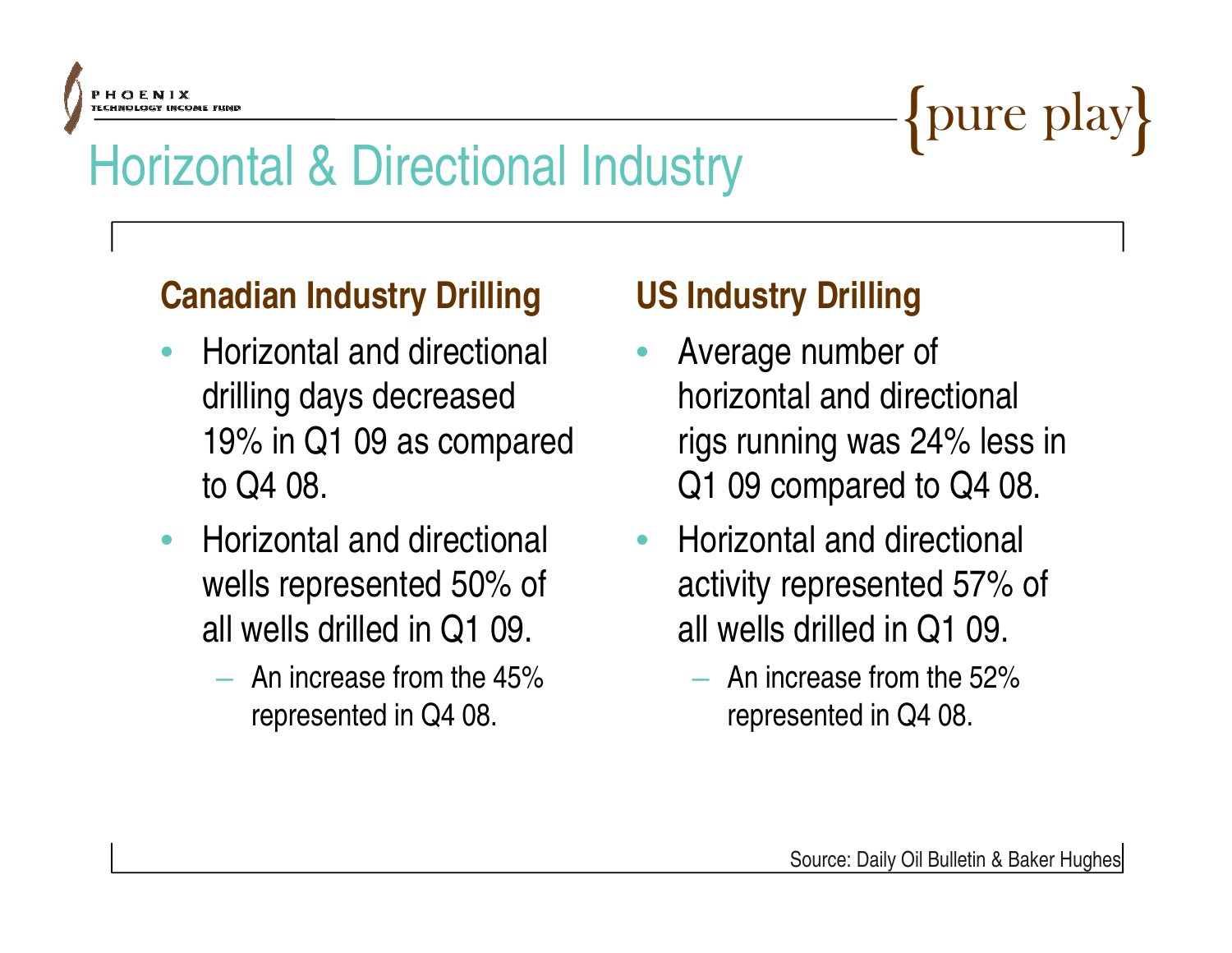### $\frac{P_{H O EN1X}}{P_{H O EN10000}P_{H ODE}P_{H N D}}$  { pure play }

- • Maintained strong balance sheet with no debt while increasing capital expenditures to record levels.
- Diversified North American and International operating locations by focusing on organic growth.
- Focused on developing new technology and manufacturing at low capital costs.
- $\bullet$  Maintained low distribution payout ratio after <sup>a</sup> 31% increased.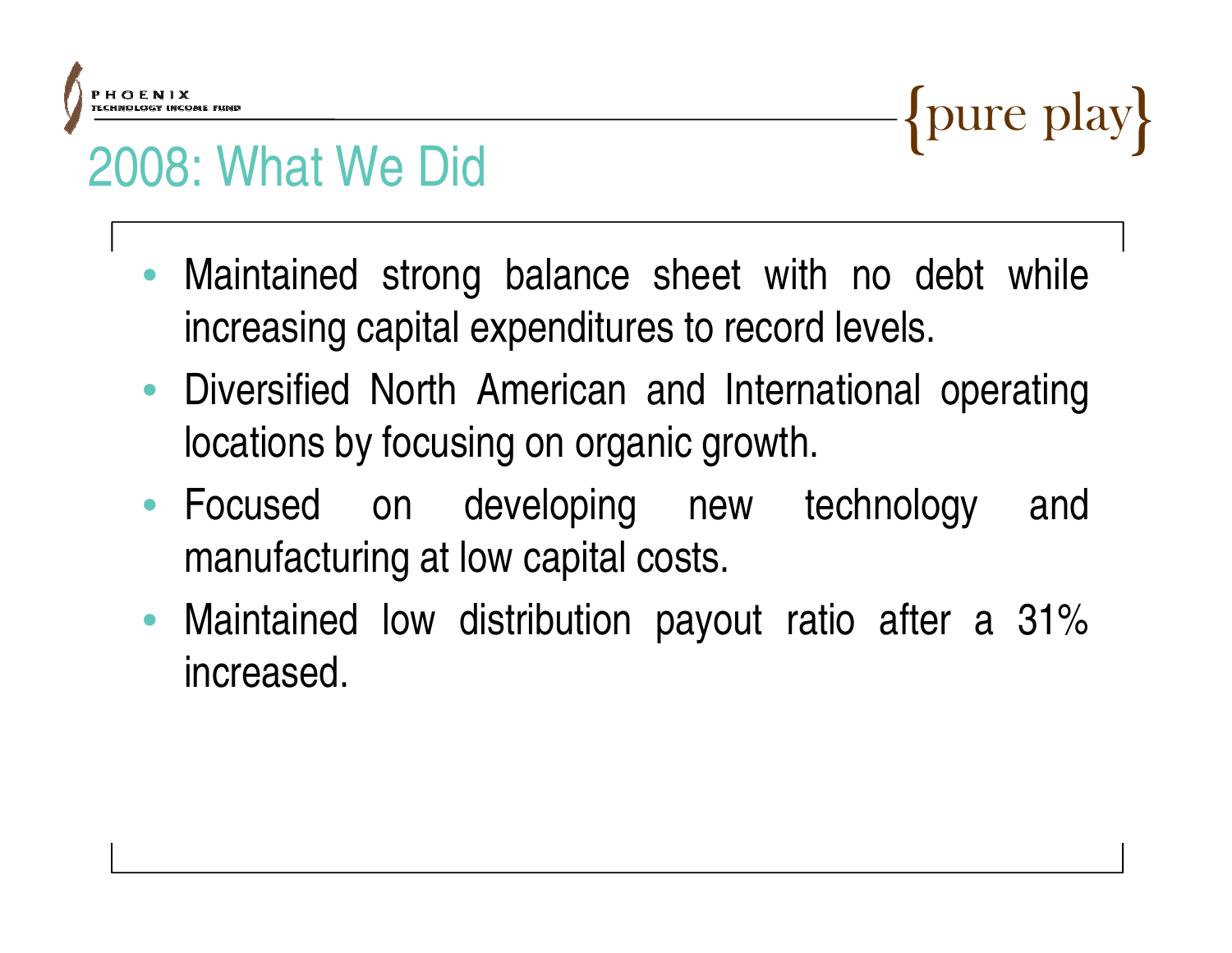### FINDENIX<br>
2009 Industry Outlook

Economic recession caused depressed commodity prices and reduced industry activity.

> Floor predications of drilling levels have become a reality; dropping beneath our expectations.

> > Strong pressure on future natural gas production and storage levels will deplete supply at <sup>a</sup> quicker pace than expected.

> > > Gas prices may, therefore, increase in 2009 with an associated increase in drilling activity.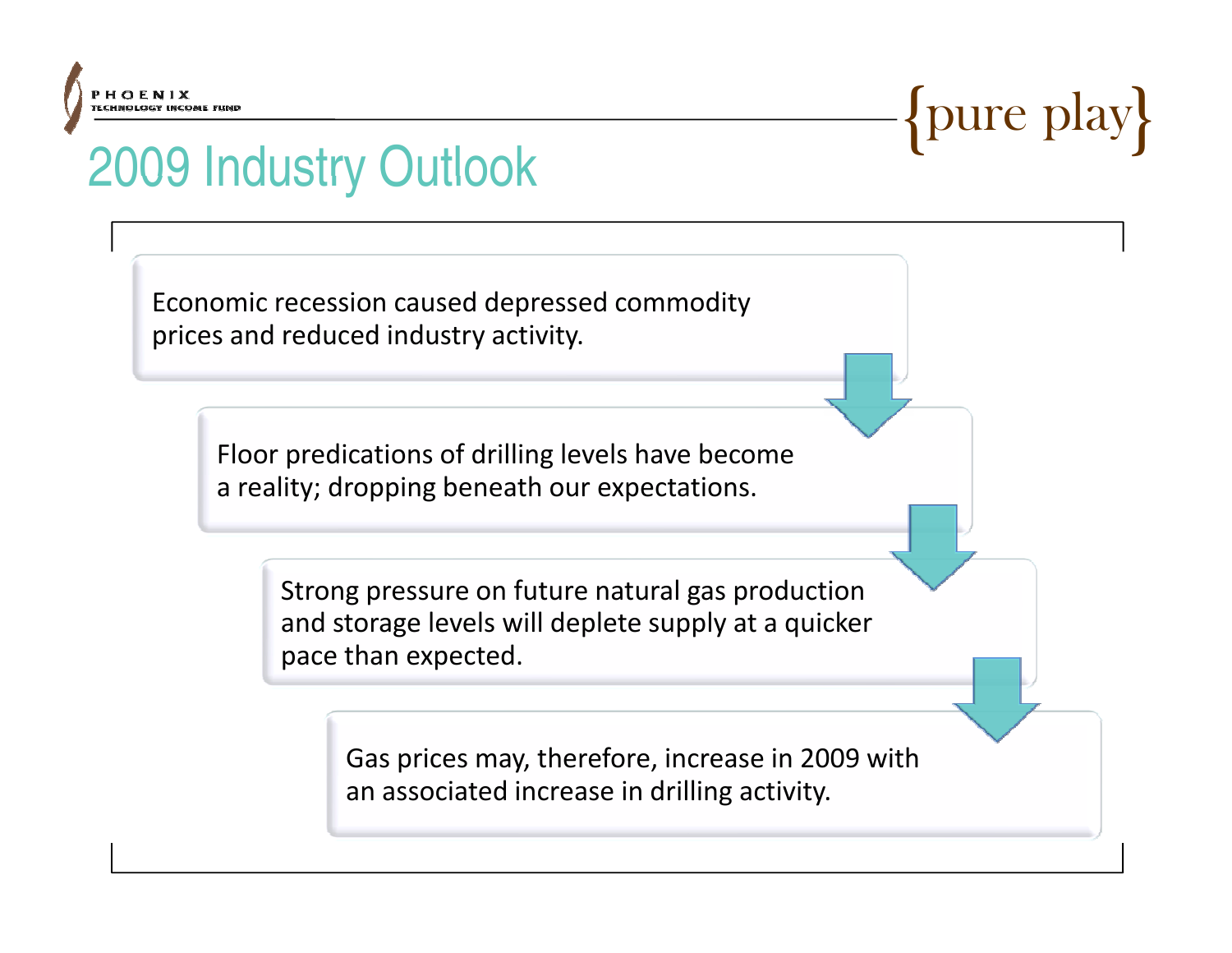### FROENIX<br>Expectations for Resurgence

- North American drilling will trend to shale gas and horizontal drilling applications.
- Will escalate the **AB AB AB AB SK** current record percent of wells that are drilled horizontally and

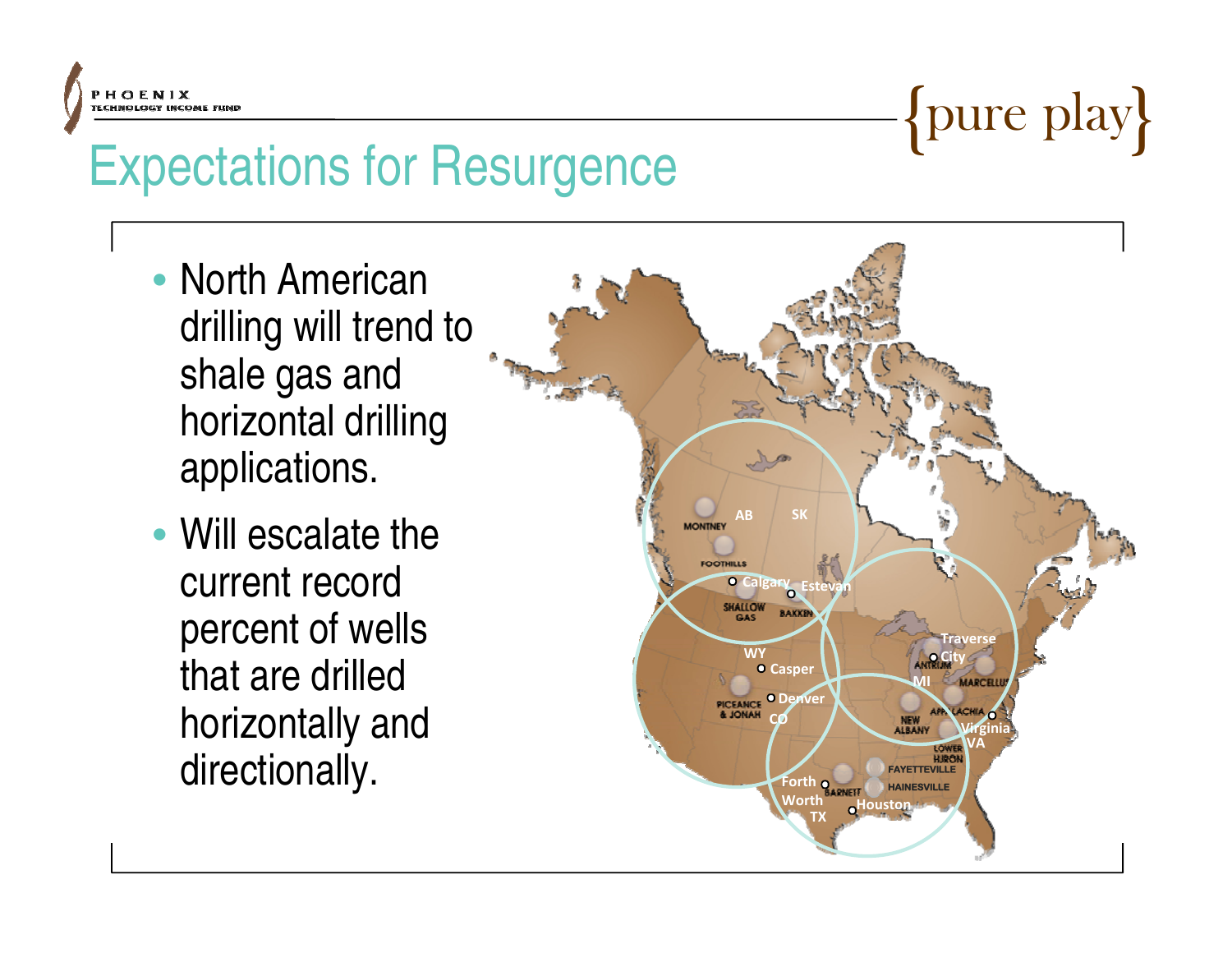### FROENIX<br>Emerging Competitively Stronger {pure play}